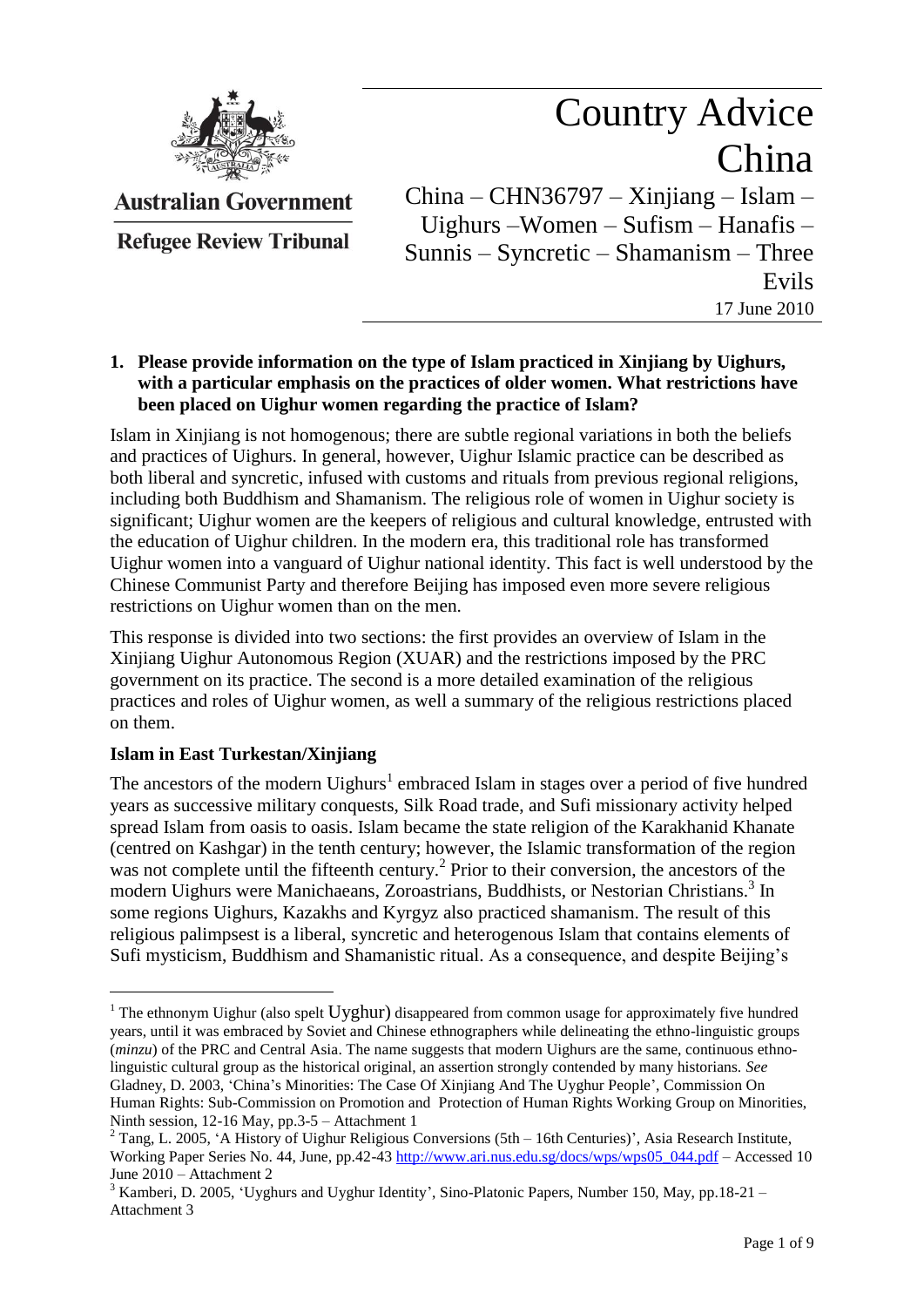claim to the contrary, radical Wahhabi/Deobandi/Salafi variants of Islam have few adherents among the Uighurs.

Islam entered what is today modern China from the west, spread largely by Naqshbandi Sufi mystics.<sup>5</sup> Sufism is a mystical-ascetic branch of Islam whose goal is to achieve "an individual feeling of divine love (ashik) and unity with God which is independent of formal religious rules and regulations." In other words, knowledge of God is a personal discovery rather than institutionalised in mosques, medressahs (colleges) or imams. Sufis, sometimes referred to as Dervishes, often seek inner truth via "altered states of consciousness". This state can be achieved by "fasting, abstaining from sleep, ecstatic dancing (sema) using drums and flutes as instruments, and dhikr/zikr, the continuous repetition of a mantra-like formula to praise God." $\rm ^{6}$ 

As well as Sufi elements, Islam in Xinjiang has incorporated a number of elements from earlier religious beliefs and practices. The syncretic elements vary regionally, depending largely on the preceding religion of the particular region. Islam in the Tarim Basin is said to retain elements of Buddhism. One example of this legacy is the reported common superstition among Uighurs that they "are not allowed to step on ants, since they might be the incarnation of human beings."<sup>7</sup> In northern regions, due to their proximity to the Kazakh steppes, Islam is said to retain elements of Shamanism. Sufism and Shamanism are complementary in many aspects and the term "Islamised Shamanism" is occasionally employed to refer to Islam throughout Turkestan, where "ritual healing and prophecy [have] mingled with many traits of Sufism".<sup>8</sup>

Consequently, the Islam practiced by Uighurs is neither institutionally monolithic nor homogenous. A number of sources describe distinct north-south and urban-rural variations.<sup>9</sup> One source suggests that Uighurs themselves are conscious of this diversity; "northern Uyghurs, who tend to be more secular and "modern", look down on southern Uyghurs as backward, orthodox, and primitive and would have by no means allowed their children to marry into a southern Uyghur family."<sup>10</sup> The extent to which this remains true today is unclear.

Despite the diversity of practice, Islam is uniformly central to Uighur identity throughout Xinjiang, and "embedded in many of their daily activities, such as greetings and exclamations, mode of dress, scrupulous personal cleanliness (including the consumption of halal food), and a sense of solidarity with other Muslims in the world."<sup>11</sup> Respected Sinologist Colin Mackerras writes that Uighurs believe that "they should be loyal Muslims" and that to be Uighur is to be Muslim.<sup>12</sup> Dru Gladney agrees, arguing that all aspects of Uighur identity,

 $\overline{a}$ 

[augsburg.de/lehrstuehle/volkskunde/veranstaltungen/ss07/Religion\\_als\\_Bestandteil\\_von\\_Ethnizit\\_\\_tskonstruktio](http://www.philhist.uni-augsburg.de/lehrstuehle/volkskunde/veranstaltungen/ss07/Religion_als_Bestandteil_von_Ethnizit__tskonstruktionen/Downloads/Shamans_Mullahs_Dervishes.pdf) [nen/Downloads/Shamans\\_Mullahs\\_Dervishes.pdf](http://www.philhist.uni-augsburg.de/lehrstuehle/volkskunde/veranstaltungen/ss07/Religion_als_Bestandteil_von_Ethnizit__tskonstruktionen/Downloads/Shamans_Mullahs_Dervishes.pdf) – Accessed 8 June 2010 – Attachment 5

<sup>4</sup> Dwyer, A. 2005, *The Xinjiang Conflict: Uyghur Identity, Language Policy, and Political Discourse*, East-West Center Washington, Policy Studies 15, p.70 – Attachment 7

<sup>5</sup> Dillon, M. 2001, *Religious Minorities and China*, Minority Rights Group International, November, p.17 – Attachment 4

 $6$  Kressing, F. 2007, 'Shamans, Mullahs, and Dervishes – Islam and Mysticism in Turkestan', Philologisch-Historische Fakultät, University of Augsburg, p.[7 http://www.philhist.uni-](http://www.philhist.uni-augsburg.de/lehrstuehle/volkskunde/veranstaltungen/ss07/Religion_als_Bestandteil_von_Ethnizit__tskonstruktionen/Downloads/Shamans_Mullahs_Dervishes.pdf)

<sup>&</sup>lt;sup>7</sup> Shichor, Y. 2005, 'Blow Up: Internal and External Challenges of Uyghur Separatism and Islamic Radicalism to Chinese Rule in Xinjiang", *Asian Affairs* – Attachment 6

 $8$  Kressing, F. 2007, 'Shamans, Mullahs, and Dervishes – Islam and Mysticism in Turkestan', Philologisch-Historische Fakultät, University of Augsburg, p.9 – Attachment 5

<sup>9</sup> Dwyer, A. 2005, *The Xinjiang Conflict: Uyghur Identity, Language Policy, and Political Discourse*, East-West Center Washington, Policy Studies 15, p.19 – Attachment 7

<sup>&</sup>lt;sup>10</sup> Shichor, Y. 2005, 'Blow Up: Internal and External Challenges of Uyghur Separatism and Islamic Radicalism to Chinese Rule in Xinjiang", *Asian Affairs* – Attachment 6

<sup>11</sup> Dwyer, A. 2005, *The Xinjiang Conflict: Uyghur Identity, Language Policy, and Political Discourse*, East-West Center Washington, Policy Studies 15, p.19 – Attachment 7

<sup>&</sup>lt;sup>12</sup> Mackerras, C. 2004, 'Ethnicity in China: The case of Xinjiang', *Harvard Asia Quarterly*, Winter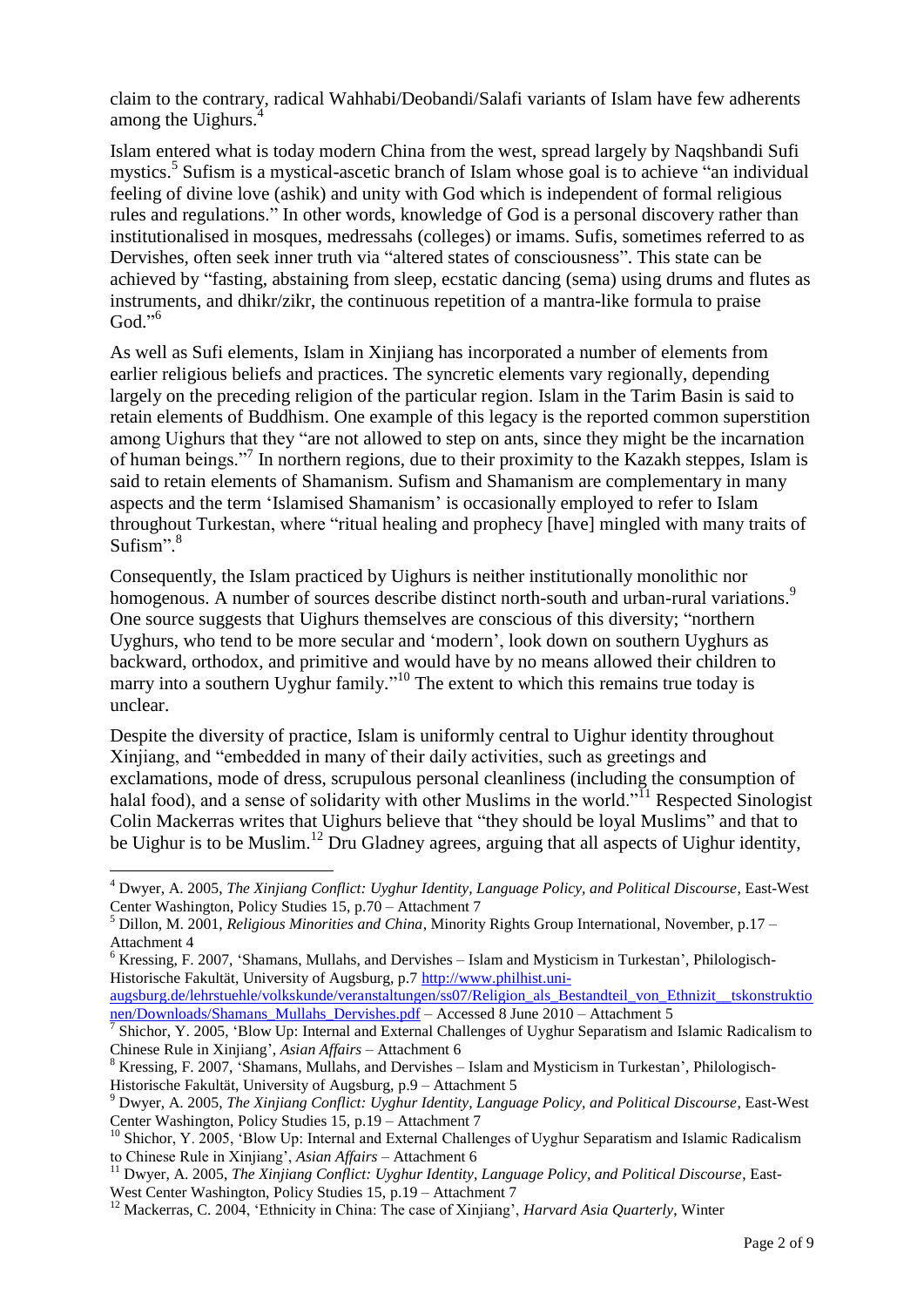including Islam, have gained tremendous importance due to the oppressive nature of PRC policies and practice; "[e]ach marker of identity takes on salience and enhanced meaning in the context of significant opposition."<sup>13</sup> In other words, the practice of Islam is more than faith, it is the rejection of demographic, linguistic and cultural Sinofication.<sup>14</sup> It is unclear the extent to which this fusion of religion and national identity Islam is conscious, let alone coordinated; however, Naqshbandi Sufism is historically noted for its political activism throughout South and Central Asia.<sup>15</sup>

The "oppositions" faced by Uighur since the creation of the People's Republic of China have been many. Both the Great Leap Forward and the Cultural Revolution were violently hostile to both ethnic identity and religion; calls for "rapid cultural homogenization" were common during the Great Leap Forward and ethnicity was seen as an "obstacle to progress."<sup>16</sup> The events of the Cultural Revolution were even more hostile. After a period of relative calm in the 1980s, the rapid collapse of the USSR, and the subsequent creation of Turkic successor states, the fear of separatism caused Beijing to recommence its "strike hard" approach to Islam and other "backward customs".<sup>17</sup>

Despite claims to the contrary by Beijing, few objective sources argue that radical Islam has gained purchase in Xinjiang.<sup>18</sup> Radical Islamic groups such the East Turkistan Islamic Movement (ETIM) and the Turkistani Islamic Party (TIP) have little support theologically or politically, and since 2001 what capability they had has been seriously eroded; the leaders of both ETIM and TIP have been killed in Pakistan in recent years. A 2010 article in the *Jamestown Terrorism Monitor* states that ETIM has all but disappeared and TIP claims responsibility for incidents it clearly didn't carry out, and isn't capable of initiating.<sup>19</sup>

An October 2009 report by Amnesty International lists some of the general restrictions imposed on religious freedom in the XUAR, including: intervention in the appointment of local imams; the stationing of police both inside and outside mosques; the close monitoring of all religious activities; the effective banning of religious activities for all government employees, including teachers, police officers, and state enterprise workers; significant obstacles to undertaking the hajj to Mecca; and the banning of children under the age of eighteen from entering mosques or receiving any sort of religious education.<sup>20</sup>

Uighurs employed by the state have severe religious and cultural restrictions placed on them. *Reuters* states that government employees "cannot show any visible signs of religious affiliation, such as beards or headscarves".<sup>21</sup> *The Guardian* reports that such restrictions are

 $\overline{a}$ 

<sup>–</sup> Attachment 8

<sup>&</sup>lt;sup>13</sup> Gladney, D. 1990, 'The Ethnogenesis of the Uighur', *Central Asian Studies*, Vol 9, No 1, p.13 – Attachment 9 <sup>14</sup> Bovingdon, G. 2004, Autonomy in Xinjiang: Han Nationalist Imperatives and Uyghur Discontent, East-West

Center Washington, Policy Studies 11, p.5 – Attachment 10

<sup>15</sup> Dillon, M. 2001, *Religious Minorities and China*, Minority Rights Group International, November, p.17 – Attachment 4

<sup>&</sup>lt;sup>16</sup> Bovingdon, G. 2004, *Autonomy in Xinjiang: Han Nationalist Imperatives and Uyghur Discontent*, East-West Center Washington, Policy Studies 11, p.19 – Attachment 10

<sup>&</sup>lt;sup>17</sup> Tomas, D. 2007, 'Uyghur identity emergence: the Chinese Achilles' heel', *Global Affairs*, Issue 5, 14 October <http://www.globalaffairs.es/en/uyghur-identity-emergence-the-chinese-achilles-heel/> – Accessed 10 June 2010 – Attachment 11

<sup>&</sup>lt;sup>18</sup> Shichor, Y. 2005, 'Blow Up: Internal and External Challenges of Uyghur Separatism and Islamic Radicalism to Chinese Rule in Xinjiang", *Asian Affairs* – Attachment 6

<sup>&</sup>lt;sup>19</sup> McGregor, A. 2010, 'Will Xinjiang's Turkistani Islamic Party Survive the Drone Missile Death of its Leader?", *Jamestown Terrorism Monitor*, Volume VIII, Issue 10, 11 March, p.7

[http://www.jamestown.org/uploads/media/TM\\_008\\_04.pdf](http://www.jamestown.org/uploads/media/TM_008_04.pdf) – Accessed 9 June 2010 – Attachment 12 <sup>20</sup> Amnesty International 2009, *Uighur Ethnic Identity under threat in China*, ASA 17/010/2009, April, p.3 – Attachment 13

<sup>&</sup>lt;sup>21</sup> 'China defends control over religion in Uighur region' 2006, Uyghur Human Rights Project website, source: *Reuters*, 17 Octobe[r http://www.uhrp.org/articles/317/1/China-defends-control-over-religion-in-Uighur-](http://www.uhrp.org/articles/317/1/China-defends-control-over-religion-in-Uighur-region/China-defends-control-over-religion-in-Uighur-region.html)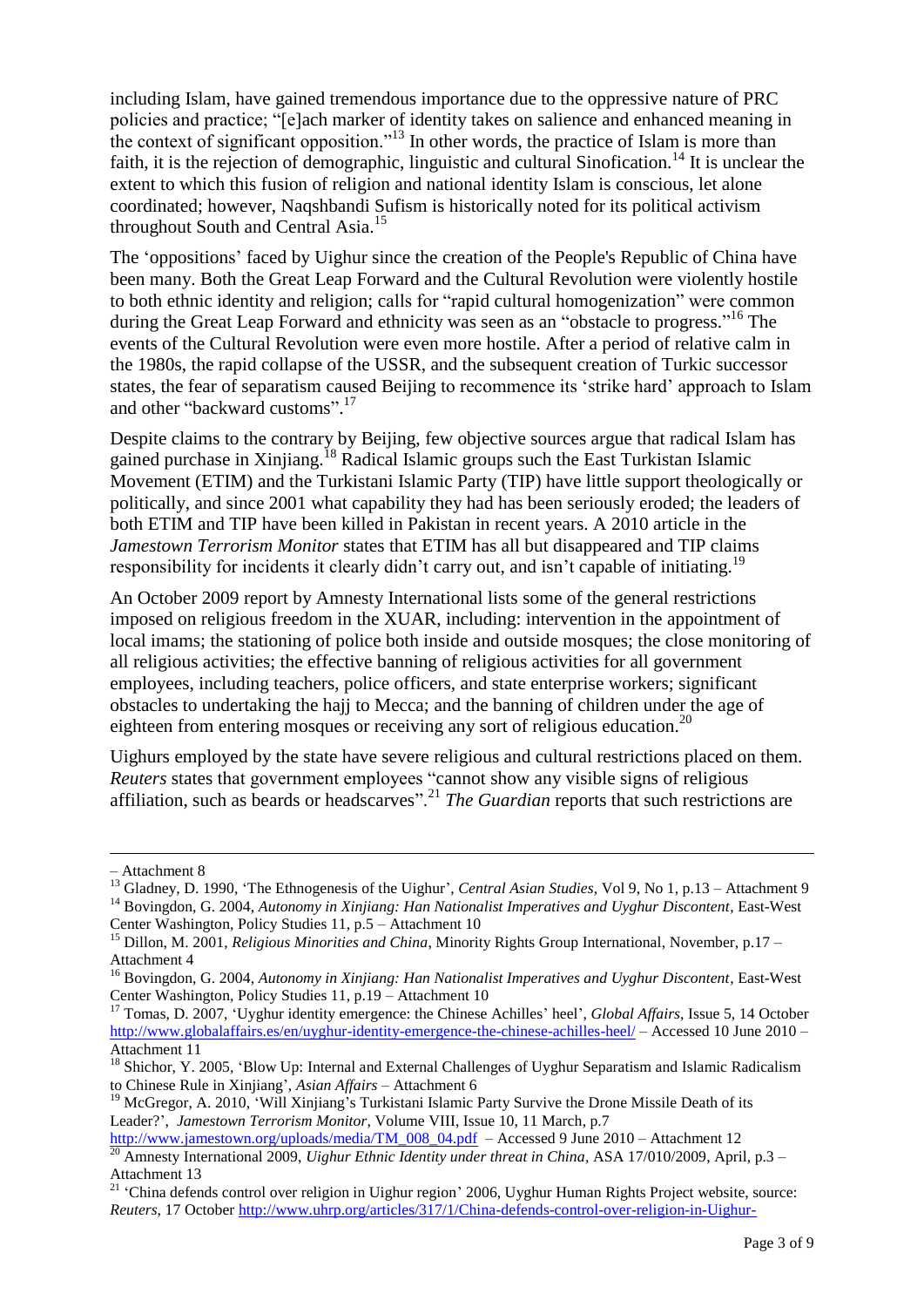particularly strict during Ramadan.<sup>22</sup> The *Associated Press* reported that as of 2008 government employees were forbidden from fasting during Ramadan and restaurants are forbidden from closing during the holy month.<sup>23</sup> Since 2008 all Uighur Muslims have been banned from performing Tarawih prayers, "special nightly prayers performed during the holy fasting month of Ramadan." Men have been reportedly "prevented from growing beards" and "women from covering their faces"; the Shaya County website reportedly states that "[f]or those that maintain beards and for the women who wear veils, we should take all effective measures to have them shave their beards and take off their veils".<sup>24</sup>

The rules and restrictions imposed on Uighurs are constantly being expanded. In 2010 a report by *Radio Free Asia* referred to new rules in Shaya County in Aksu prefecture. The directives contain 10 new measures that state that they aim to "strengthen village management of grassroots religious organizations." New requirements include: that all religious groups register with the village branch of the religious affairs department; religious sites must have monthly inspections; all special meetings must have approval from authorities and be attended by the authorities; village members must obtain approval of all texts to be used before all village gatherings for worship; a religious affairs department information officer must review the content of the texts in question and must be "advised of the specific situation in which the texts will be used in worship".<sup>25</sup>

Another recent restriction is the banning of villagers from neighbouring towns attending each others" mosques and religious ceremonies. *Radio Free Asia* reported in April 2009 that authorities had begun detaining and fining Uighurs for conducting prayers outside their home villages; "[s]everal hundred Uyghurs who gathered to pray at a Qariqash county shrine in Khotan prefecture, south of Kashgar, were surrounded by local police and detained for hours on March 26." *Radio Free Asia* states that village authorities had confirmed over the phone that "cross-village worship" is considered a "social crime." Fines must be paid before villagers are released from custody and can amount to up to 500 yuan fine. According to the report, the average yearly income for a village resident is  $3,000$  yuan.<sup>26</sup>

A 2008 article in *The New York Times* describes Communist Party edicts by the front door of a mosque in Khotan. The rules include that "the imam"s sermon at Friday Prayer must run no longer than a half-hour"; "prayer in public areas outside the mosque is forbidden"; "residents of Khotan are not allowed to worship at mosques outside of town"; "government workers and nonreligious people may not be "forced" to attend services at the mosque…a generous wording of a law that prohibits government workers and Communist Party members from going at all."<sup>27</sup> As stated previously, government workers are forbidden from practicing Islam.

<sup>26</sup> "Uyghurs targeted over prayers" 2009, *Radio Free Asia*, 2 April

 $\overline{a}$ 

[region/China-defends-control-over-religion-in-Uighur-region.html](http://www.uhrp.org/articles/317/1/China-defends-control-over-religion-in-Uighur-region/China-defends-control-over-religion-in-Uighur-region.html) – Accessed 23 September 2009 – Attachment 14

<sup>&</sup>lt;sup>22</sup> Branigan, T. 2008, 'China officials tighten restrictions on Muslim practices', *The Guardian*, 9 September <http://www.guardian.co.uk/world/2008/sep/09/china1> – Accessed 10 September 2008 – Attachment 15

 $\hat{R}$ amadan – A Time of Repression for Uyghur Muslims' 2008, Unrepresented Nations and Peoples Organization website, source: *The Associated Press*, 30 September<http://www.unpo.org/content/view/8725/236/> – Accessed 26 November 2008 – Attachment 16

<sup>&</sup>lt;sup>24</sup> 'No Tarawih for China Muslims' 2008, China Aid Association, 6 September

<http://chinaaid.org/2008/09/06/no-tarawih-for-china-muslims/> – Accessed 8 September 2008 – Attachment 17 <sup>25</sup> 'Muslims face new curbs' 2010, *Radio Free Asia*, 26 Ma[y http://www.rfa.org/english/news/uyghur/directive-](http://www.rfa.org/english/news/uyghur/directive-05252010175508.html)[05252010175508.html](http://www.rfa.org/english/news/uyghur/directive-05252010175508.html) – Accessed 27 May 2010 – Attachment 18

[http://www.uyghuramerican.org//articles/2756/1/Uyghurs-Targeted-Over-Prayers/index.html](http://www.uyghuramerican.org/articles/2756/1/Uyghurs-Targeted-Over-Prayers/index.html) – Accessed 8 April 2009 – Attachment 19

<sup>27</sup> Wong, E. 2008, "Wary of Islam, China tightens a vise of rules," *The New York Times*, 19 October

http://www.nytimes.com/2008/10/19/world/asia/19xinjiang.html? r=1&oref=slogin – Accessed 20 October 2008 – Attachment 24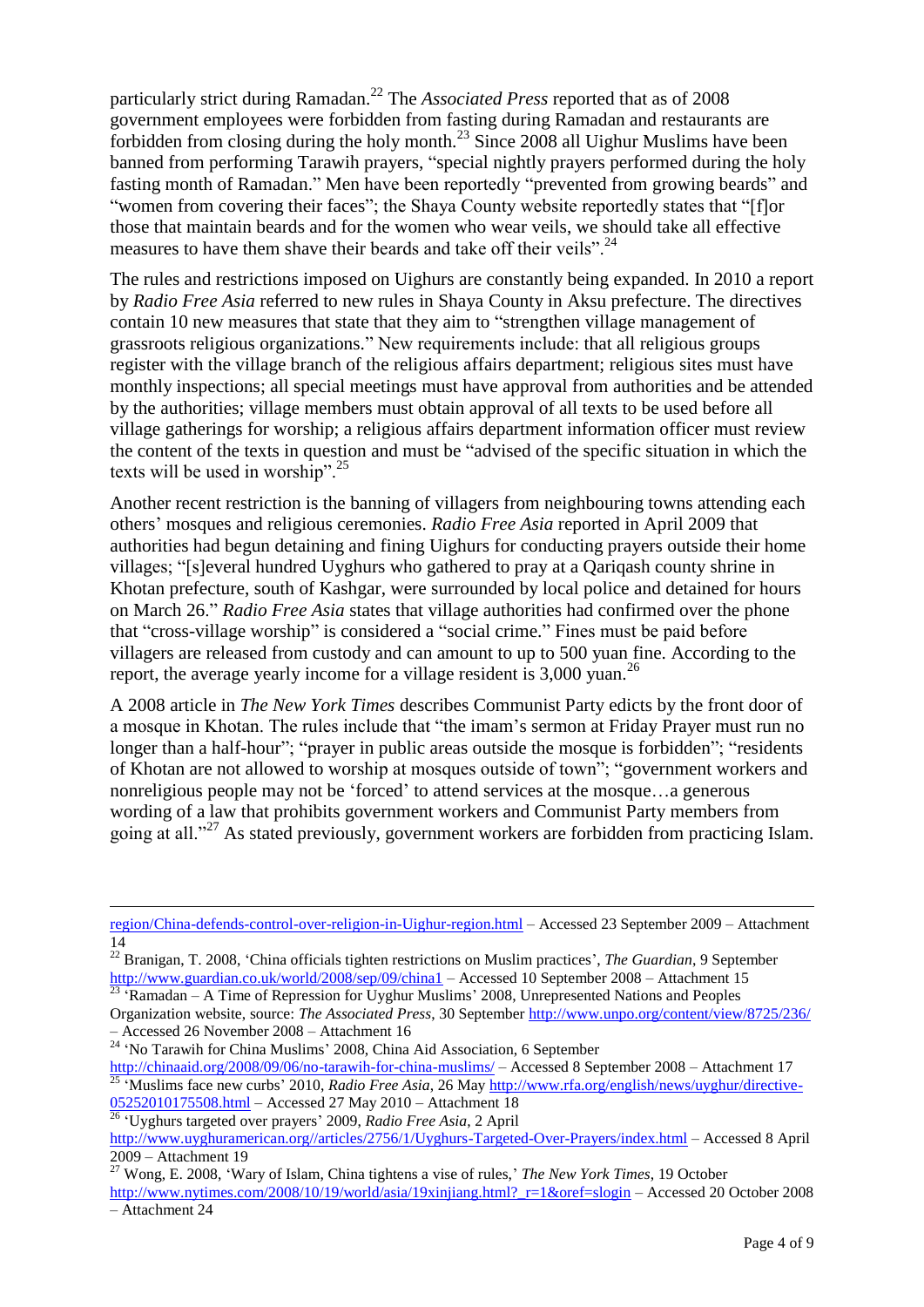Uighurs wishing to undertake the hajj to Mecca can only do so via the Islamic Association of China (IAC), a "patriotic religious association" established by the CCP.<sup>28</sup>

## **The Role and Practices of Uighur Women**

Scholarly studies of the beliefs and practices of older Uighur women have not been located. Indeed, studies of Uighur women in general are few. The following summary is an examination of the roles, customs and practices of Uighur women in general, and the restrictions placed on such practices by the government of the People's Republic of China.

The Islamic practices and rituals of Uighur women have traditionally varied across Xinjiang. Evidence indicates that the main axis of variation is north-south, with women in the south practicing a more conservative observance of Islam.

According to a 2006 study paper, an important role that Uighur women play in promoting Uighur culture and identity is through traditional dances, performed at family gatherings. Performances, such as the "Twelve Mukam", are combinations of narrative poems, songs, music and dance. While not political stories, their performance in Xinjiang is considered by some as a political act of defiance, in contempt of Sinofication. They are also deemed political for the fact that many of these performances date from a period in Uighur history when the region was perceived to be independent, peaceful and relatively prosperous.<sup>29</sup> Uighur history also features a number of heroines: the 18th-century heroine, Iparhan, "refused to become a concubine to the Qing emperor"; Nozugum, a woman who "joined the Kashgar uprising of 1825-26" is celebrated in Uighur poetry. *Radio Free Asia* also suggests that Rebiya Kadeer, the internationally known Uighur spokesperson, is indicative of the status of women in Uighur society.<sup>30</sup>

As indicated earlier, the Islam of Turkestan (Central Asia) is characterised as liberal and syncretic, compared to variants practiced elsewhere in the Islamic world. Perhaps as a consequence of this fact, Uighur women are not subject to the same strict rules of purdah (segregation of the sexes) that characterise societies in parts of Pakistan, Afghanistan and the Middle East. Rules of modesty and a traditional gender-based division of labour do exist.<sup>31</sup> The wearing of a headscarf to cover one's hair is expected; however, males and females may intermingle in public and burqas are almost completely absent from Uighur culture. Uighur women who are employed by the state are not permitted to wear a head scarf; *The New York Times* states that even "the slightest sign of devotion, a head scarf on a woman, for example, could lead to a firing." <sup>32</sup> *Radio Free Asia* states that all Uighur women are discouraged from wearing head scarfs as they denote "a separate, non-Chinese ethnic identity."<sup>33</sup>

 $\overline{a}$ 

 $^{28}$  Congressional-Executive Commission on China 2006, 'Islamic Congress establishes Hajj Office, issues new rules", 30 May<http://www.cecc.gov/pages/virtualAcad/index.phpd?showsingle=53393> – Accessed 14 August 2008 – Attachment 20

<sup>&</sup>lt;sup>29</sup> Smith, K. 2006, 'Dance for Development: Uyghur women in the Chinese Diaspora Creating Self-Empowerment through Dance", East-Wester Center Working Papers, No.25, pp.4-5

<http://www.eastwestcenter.org/fileadmin/stored/pdfs/IGSCwp025.pdf> – Accessed 10 June 2010 – Attachment 21 <sup>30</sup> Vandenbrink, R. 2009, 'Strong Women in Uyghur History', *Radio Free Asia*, 24 August [http://www.rfa.org/english/women/uyghur-women-08202009140517.html/in-history-](http://www.rfa.org/english/women/uyghur-women-08202009140517.html/in-history-08202009141230.html?textonly=1)

[<sup>08202009141230.</sup>html?textonly=1](http://www.rfa.org/english/women/uyghur-women-08202009140517.html/in-history-08202009141230.html?textonly=1) – Accessed 17 September 2009 – Attachment 22

<sup>&</sup>lt;sup>31</sup> Beller-Hann, I. 2001, 'Work and Gender Among Uighur Villagers in Southern Xinjiang', Centre for International Study & Research, p.3<http://www.ceri-sciencespo.com/publica/cemoti/textes25/beller.pdf> – Accessed 10 June 2010 – Attachment 23

<sup>32</sup> Wong, E. 2008, "Wary of Islam, China tightens a vise of rules," *The New York Times*, 19 October http://www.nytimes.com/2008/10/19/world/asia/19xinjiang.html? r=1&oref=slogin – Accessed 20 October 2008

<sup>–</sup> Attachment 24

<sup>&</sup>lt;sup>33</sup> Hoshur, S. 2009, 'Women Held over Party', *Radio Free Asia*, 5 June

<http://www.rfa.org/english/news/uyghur/party-06052009144059.html> – Accessed 24 September 2009 – Attachment 25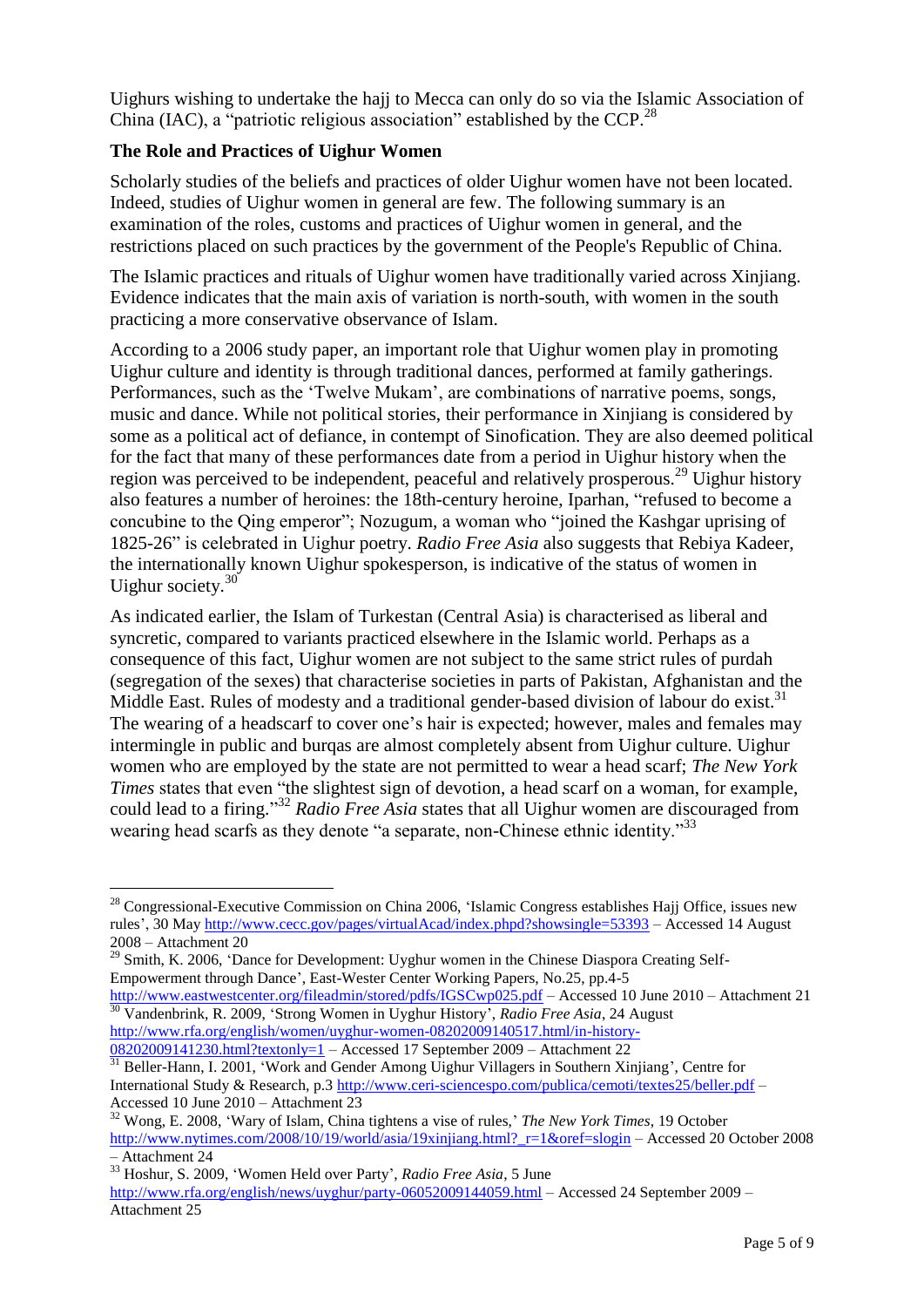An anthropological study conducted in the Khotan region of the southern Tarim Basin in 1951 (Jarring) indicates that the women of the region traditionally prayed at home while their husbands attended mosque.<sup>34</sup> No studies have been located that indicate that the same was true elsewhere in East Turkestan. Uighur women are not permitted to join Sufi orders; however, only women traditionally make pilgrimages to the tombs of Sufi saints. In more northerly regions of Turkestan, some Muslim women reportedly also perform shamanistic ceremonies for their communities. During such ceremonies, female shamans are said to invoke Sufi saints as "healing spirits". 35

Throughout the XUAR Uighur women do play an important role in Islam. A 2009 article in *The Guardian* states that Uighur women are traditionally in charge of "early Islamic education in the home." <sup>36</sup> *Radio Free Asia* echoes *The Guardian*, suggesting that far from being "second-class citizens", women are "viewed as the principal educators in Uyghur society, responsible for educating children and passing on traditions through the family."<sup>37</sup> Aside from women, children under the age of 18 are not permitted to attend mosques or medressahs (Islamic colleges), meaning that women become responsible for Islamic education and observances for the first eighteen years of a child's life.<sup>38 39</sup> Uighur women have informed Human Rights Watch that they are now afraid to teach their children religion in case any display of religious awareness on behalf of the children attracts the unwanted attention of authorities.<sup>40</sup>

Felice D. Gaer, Chair of the U.S. Commission On International Religious Freedom, remarked in 2009 that the PRC government has made substantial attempts to limit the participation of women in Islam and "weaken religious consciousness among women and among young people", by preventing women from attending mosques, studying, reciting daily prayers or distributing literature that is religious. $41$ 

Uighur women intending to study Islam (known as Talip Kiz) must do so clandestinely.<sup>42</sup> Indeed, gatherings of Uighur women for religious purposes are also illegal; in April 2009 the Public Security Bureau (PSB) arrested thirty Uighur women in the Gulja suburb of

<sup>38</sup> 'East Turkestan: China Bans Officials, State Employees, Children from Mosques' 2006, Unrepresented Nations and Peoples Organization (UNPO) website, Source: *Radio Free Asia*, 7 February

 $\overline{a}$ 

<sup>42</sup> "Won"t Anyone Listen to Justice?" 2008, *Radio Free Asia*, 19 November

<sup>&</sup>lt;sup>34</sup> Beller-Hann, I. 2001, 'Work and Gender Among Uighur Villagers in Southern Xinjiang', Centre for International Study & Research, p.3<http://www.ceri-sciencespo.com/publica/cemoti/textes25/beller.pdf> – Accessed 10 June 2010 – Attachment 23

<sup>&</sup>lt;sup>35</sup> Kressing, F. 2007, 'Shamans, Mullahs, and Dervishes – Islam and Mysticism in Turkestan', Philologisch-Historische Fakultät, University of Augsburg, p.10 – Attachment 5

<sup>&</sup>lt;sup>36</sup> Schluessel, E.T. 2009, 'Islam in Xinjiang: an ancient rival for a young China', *The Guardian*, 14 July <http://www.guardian.co.uk/commentisfree/belief/2009/jul/14/uighur-china-islam> – Accessed 24 September 2009 – Attachment 26

<sup>&</sup>lt;sup>37</sup> Vandenbrink, R. 2009, 'Strong Women in Uyghur History', *Radio Free Asia*, 24 August [http://www.rfa.org/english/women/uyghur-women-08202009140517.html/in-history-](http://www.rfa.org/english/women/uyghur-women-08202009140517.html/in-history-08202009141230.html?textonly=1)[08202009141230.html?textonly=1](http://www.rfa.org/english/women/uyghur-women-08202009140517.html/in-history-08202009141230.html?textonly=1) – Accessed 17 September 2009 – Attachment 22

<http://www.unpo.org/content/view/3699/236/>– Accessed 24 September 2009 – Attachment 27 <sup>39</sup> US Commission on International Religious Freedom 2009, *Annual Report 2009 – People's Republic of China*,

May, p. 76 – Attachment 28

<sup>40</sup> Human Rights Watch 2005, *Devastating Blows: Religious Repression of Uighurs in Xinjiang*, vol. 17, no. 2(C), April, p.59<http://www.hrw.org/reports/2005/china0405/china0405.pdf> – Accessed 31 October 2008 – Attachment 29

<sup>41</sup> "Statement Of Ms. Felice D. Gaer, Chair, U.S. Commission On International Religious Freedom" 2009 in *The Uighurs: A History Of Persecution, Hearing Before The Subcommittee On International Organizations, Human Rights And Oversight Of The Committee On Foreign Affairs House Of Representatives One Hundred Eleventh Congress First Session*, Serial No. 111–28, 10 June, p.24<http://foreignaffairs.house.gov/111/50294.pdf> – Accessed 9 June 2010 – Attachment 30

<http://www.rfa.org/english/news/uyghur/uyghur-justice-11192008165957.html> – Accessed 17 September 2009 – Attachment 31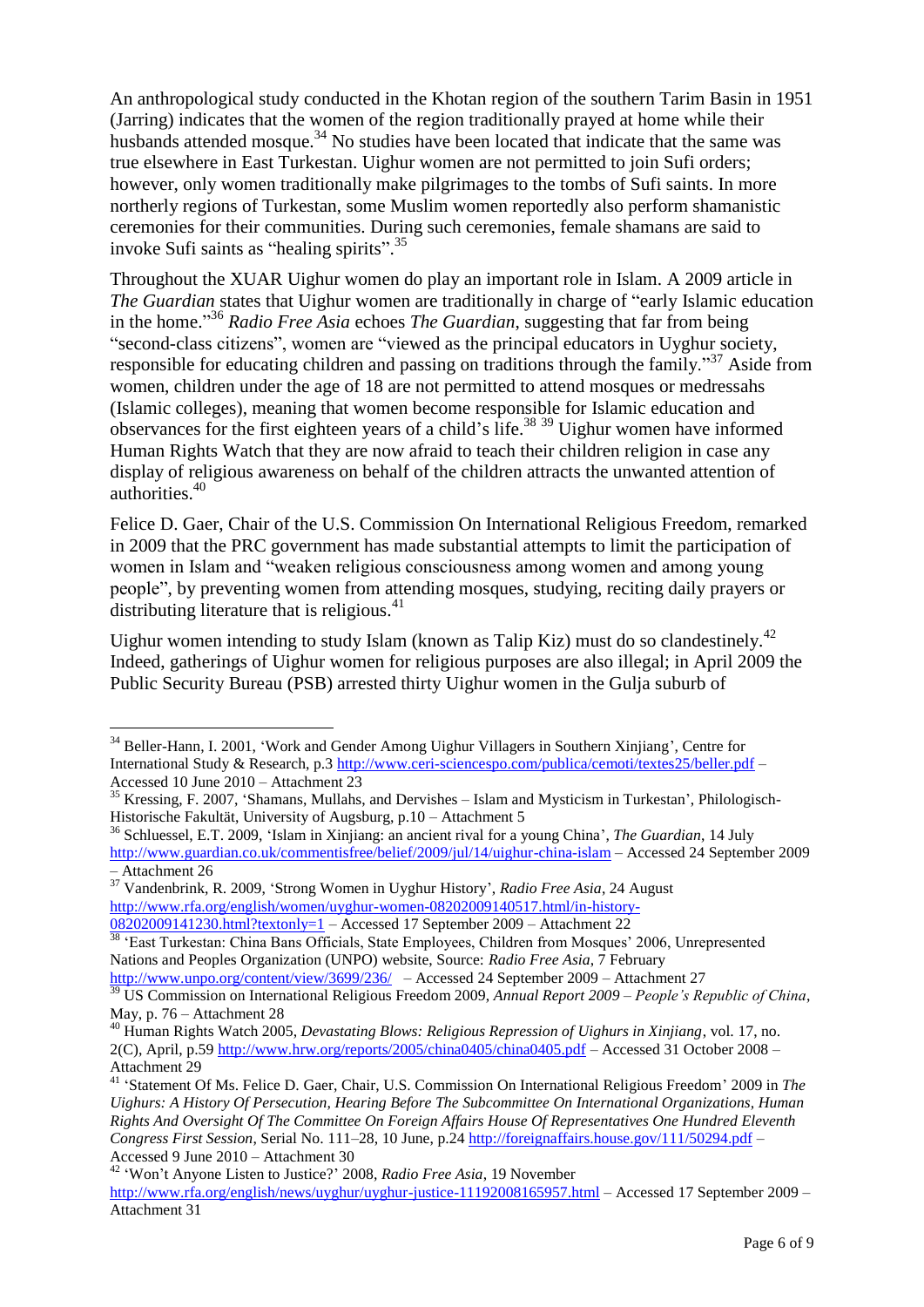Tashkowrok. *Radio Free Asia* states that authorities in the XUAR have "banned private gatherings that involve the practice of Islam on suspicion that these could promote ethnic separatism." Eighteen of the women were reportedly freed "after eight hours of interrogation, seven were sent for forced labor for 10 days, and five were sentenced to a month in jail… A pregnant woman in the last group was released after 13 days.<sup>43</sup> Such rules are restricted to Uighur women. Among the Hui (ethnic Chinese Muslims), women are permitted to study and become Imams (Nu Ahong) of female-only mosques (Nu Si).<sup>44</sup>

The role of Uighur women in religious education, culture, language and identity is understood by PRC authorities. The Uyghur Human Rights Project (UHRP) Congress believes that this knowledge is behind a recent PRC program to recruit and transfer young female Uighurs to work in factories in urban areas of eastern China. The UHRP states that so far "thousands of Uyghur women have been removed from their families and placed into substandard working conditions thousands of miles from their homes". It also states that women are intimidated into participating and that local leaders who refuse to comply with the policy are threatened "with removal from their posts". PRC government propaganda promotes the program as an opportunity for Uighur women to learn, earn and experience life; however, the UHRP states that the experience for almost all women is "shattering" and they suspect sinister motives behind the policy. They interpret the policy as part of the Chinese Communist Party"s broader policies to undermine Uighur culture, religion and national identity.<sup>45</sup>

## **Attachments**

- 1. Gladney, D. 2003, "China"s Minorities: The Case of Xinjiang and the Uyghur People", Commission on Human Rights: Sub-Commission on Promotion and Protection of Human Rights Working Group on Minorities, Ninth session, 12-16 May.
- 2. Tang, L. 2005, "A History of Uighur Religious Conversions (5th 16th Centuries)", Asia Research Institute, Working Paper Series No. 44, June [http://www.ari.nus.edu.sg/docs/wps/wps05\\_044.pdf](http://www.ari.nus.edu.sg/docs/wps/wps05_044.pdf) – Accessed 10 June 2010.
- 3. Kamberi, D. 2005, "Uyghurs and Uyghur Identity", Sino-Platonic Papers, Number 150, May.
- 4. Dillon, M. 2001, *Religious Minorities and China*, Minority Rights Group International, UNHCR REFWORLD, November.
- 5. Kressing, F. 2007, "Shamans, Mullahs, and Dervishes Islam and Mysticism in Turkestan", Philologisch-Historische Fakultät, University of Augsburg [http://www.philhist.uni](http://www.philhist.uni-augsburg.de/lehrstuehle/volkskunde/veranstaltungen/ss07/Religion_als_Bestandteil_von_Ethnizit__tskonstruktionen/Downloads/Shamans_Mullahs_Dervishes.pdf)[augsburg.de/lehrstuehle/volkskunde/veranstaltungen/ss07/Religion\\_als\\_Bestandteil\\_von\\_](http://www.philhist.uni-augsburg.de/lehrstuehle/volkskunde/veranstaltungen/ss07/Religion_als_Bestandteil_von_Ethnizit__tskonstruktionen/Downloads/Shamans_Mullahs_Dervishes.pdf) [Ethnizit\\_\\_tskonstruktionen/Downloads/Shamans\\_Mullahs\\_Dervishes.pdf](http://www.philhist.uni-augsburg.de/lehrstuehle/volkskunde/veranstaltungen/ss07/Religion_als_Bestandteil_von_Ethnizit__tskonstruktionen/Downloads/Shamans_Mullahs_Dervishes.pdf) – Accessed 8 June 2010.
- 6. Shichor, Y. 2005, "Blow Up: Internal and External Challenges of Uyghur Separatism and Islamic Radicalism to Chinese Rule in Xinjiang", *Asian Affairs*.

<sup>43</sup> Hoshur, S. 2009, "Women Held over Party", *Radio Free Asia*, 5 June <http://www.rfa.org/english/news/uyghur/party-06052009144059.html> – Accessed 24 September 2009 – Attachment 25

<sup>44</sup> Almog, L. 2010 "The other half of the sky", International Museum of Women website <http://www.imow.org/economica/stories/viewStory?storyId=4799> – Accessed 19 February 2010 – Attachment 32

<sup>&</sup>lt;sup>45</sup> Uyghur Human Rights Project 2008, 'Deception, Pressure, and Threats: The Transfer of Young Uyghur Women to Eastern China", World Uyghur Congress website, 8 February, pp.1-2

<http://www.uyghurcongress.de/en/wp-content/uploads/08-02-2008-Uyghru-Women.pdf> – Accessed 10 June 2010 – Attachment 33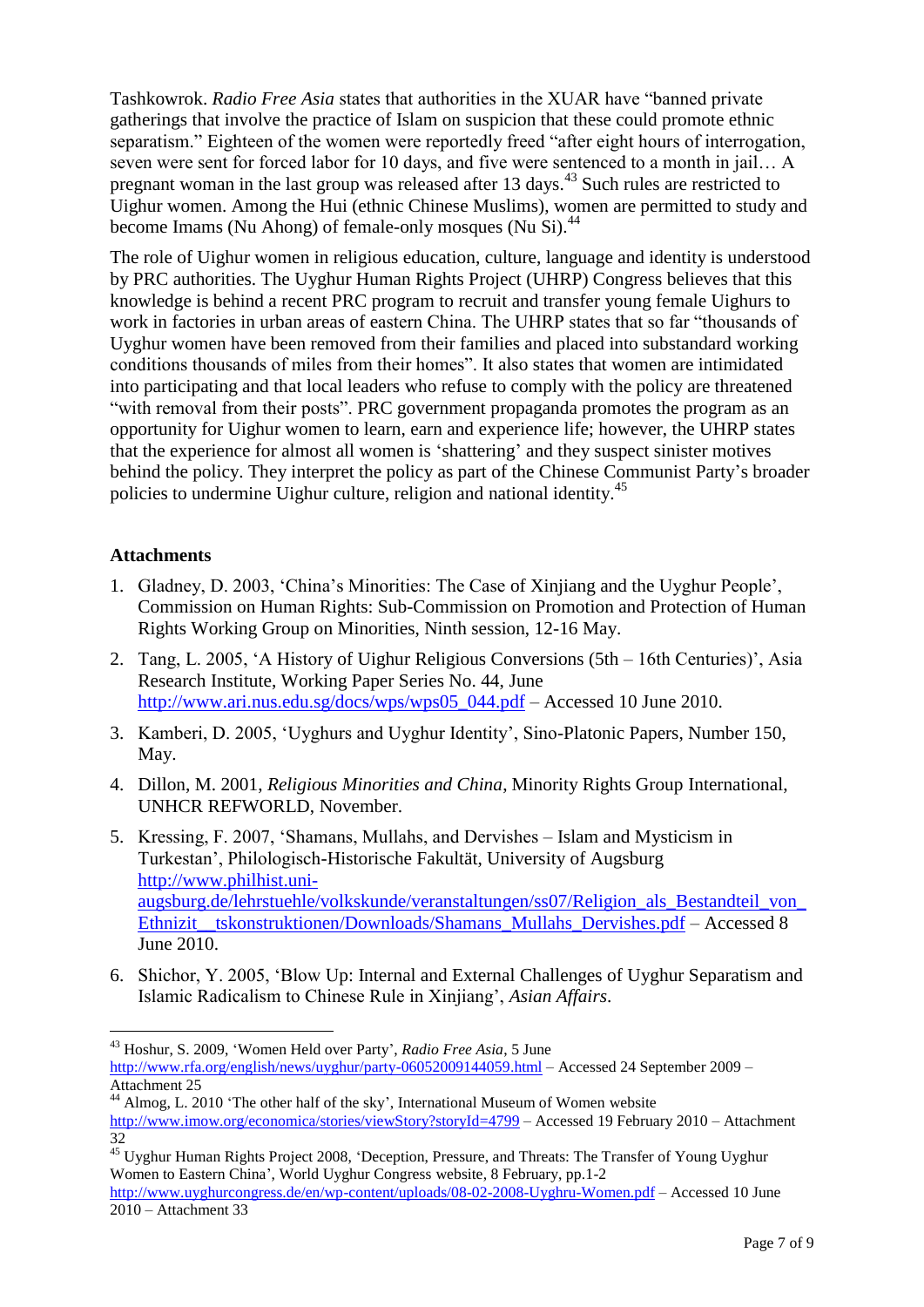- 7. Dwyer, A. 2005, *The Xinjiang Conflict: Uyghur Identity, Language Policy, and Political Discourse*, East-West Center Washington, Policy Studies 15.
- 8. Mackerras, C. 2004, "Ethnicity in China: The case of Xinjiang", *Harvard Asia Quarterly*, Winter.
- 9. Gladney, D. 1990, "The Ethnogenesis of the Uighur", *Central Asian Studies*, Vol 9, No 1.
- 10. Bovingdon, G. 2004, *Autonomy in Xinjiang: Han Nationalist Imperatives and Uyghur Discontent*, East-West Center Washington, Policy Studies 11.
- 11. Tomas, D. 2007, "Uyghur identity emergence: the Chinese Achilles" heel", *Global Affairs*, Issue 5, 14 October [http://www.globalaffairs.es/en/uyghur-identity-emergence-the](http://www.globalaffairs.es/en/uyghur-identity-emergence-the-chinese-achilles-heel/)[chinese-achilles-heel/](http://www.globalaffairs.es/en/uyghur-identity-emergence-the-chinese-achilles-heel/) – Accessed 10 June 2010.
- 12. McGregor, A. 2010, "Will Xinjiang"s Turkistani Islamic Party Survive the Drone Missile Death of its Leader?", in *Jamestown Terrorism Monitor*, Volume VIII, Issue 10, 11 March [http://www.jamestown.org/uploads/media/TM\\_008\\_04.pdf](http://www.jamestown.org/uploads/media/TM_008_04.pdf) – Accessed 9 June 2010.
- 13. Amnesty International 2009, *Uighur Ethnic Identity under threat in China*, ASA 17/010/2009, April.
- 14. "China defends control over religion in Uighur region" 2006, Uyghur Human Rights Project website, source: *Reuters*, 17 October [http://www.uhrp.org/articles/317/1/China](http://www.uhrp.org/articles/317/1/China-defends-control-over-religion-in-Uighur-region/China-defends-control-over-religion-in-Uighur-region.html)[defends-control-over-religion-in-Uighur-region/China-defends-control-over-religion-in-](http://www.uhrp.org/articles/317/1/China-defends-control-over-religion-in-Uighur-region/China-defends-control-over-religion-in-Uighur-region.html)[Uighur-region.html](http://www.uhrp.org/articles/317/1/China-defends-control-over-religion-in-Uighur-region/China-defends-control-over-religion-in-Uighur-region.html) – Accessed 23 September 2009.
- 15. Branigan, T. 2008, "China officials tighten restrictions on Muslim practices", *The Guardian*, 9 September<http://www.guardian.co.uk/world/2008/sep/09/china1> – Accessed 10 September 2008. (CISNET China CX209752)
- 16. "Ramadan A Time of Repression for Uyghur Muslims" 2008, Unrepresented Nations and Peoples Organization website, source: *The Associated Press*, 30 September <http://www.unpo.org/content/view/8725/236/> – Accessed 26 November 2008.
- 17. "No Tarawih for China Muslims" 2008, China Aid Association, 6 September <http://chinaaid.org/2008/09/06/no-tarawih-for-china-muslims/> – Accessed 8 September 2008. (CISNET China CX209560)
- 18. "Muslims face new curbs" 2010, *Radio Free Asia*, 26 May <http://www.rfa.org/english/news/uyghur/directive-05252010175508.html> – Accessed 27 May 2010. (CISNET China CX244146)
- 19. "Uyghurs targeted over prayers" 2009, *Radio Free Asia*, 2 April [http://www.uyghuramerican.org//articles/2756/1/Uyghurs-Targeted-Over-](http://www.uyghuramerican.org/articles/2756/1/Uyghurs-Targeted-Over-Prayers/index.html)[Prayers/index.html](http://www.uyghuramerican.org/articles/2756/1/Uyghurs-Targeted-Over-Prayers/index.html) – Accessed 8 April 2009. (CISNET China CX224138)
- 20. Congressional-Executive Commission on China 2006, "Islamic Congress establishes Hajj Office, issues new rules', 30 May <http://www.cecc.gov/pages/virtualAcad/index.phpd?showsingle=53393> – Accessed 14 August 2008. (CISNET China CX207831)
- 21. Smith, K. 2006, "Dance for Development: Uyghur women in the Chinese Diaspora Creating Self-Empowerment through Dance", East-Wester Center Working Papers, No.25 <http://www.eastwestcenter.org/fileadmin/stored/pdfs/IGSCwp025.pdf> – Accessed 10 June 2010.
- 22. Vandenbrink, R. 2009, "Strong Women in Uyghur History", *Radio Free Asia*, 24 August [http://www.rfa.org/english/women/uyghur-women-08202009140517.html/in-history-](http://www.rfa.org/english/women/uyghur-women-08202009140517.html/in-history-08202009141230.html?textonly=1)[08202009141230.html?textonly=1](http://www.rfa.org/english/women/uyghur-women-08202009140517.html/in-history-08202009141230.html?textonly=1) – Accessed 17 September 2009.